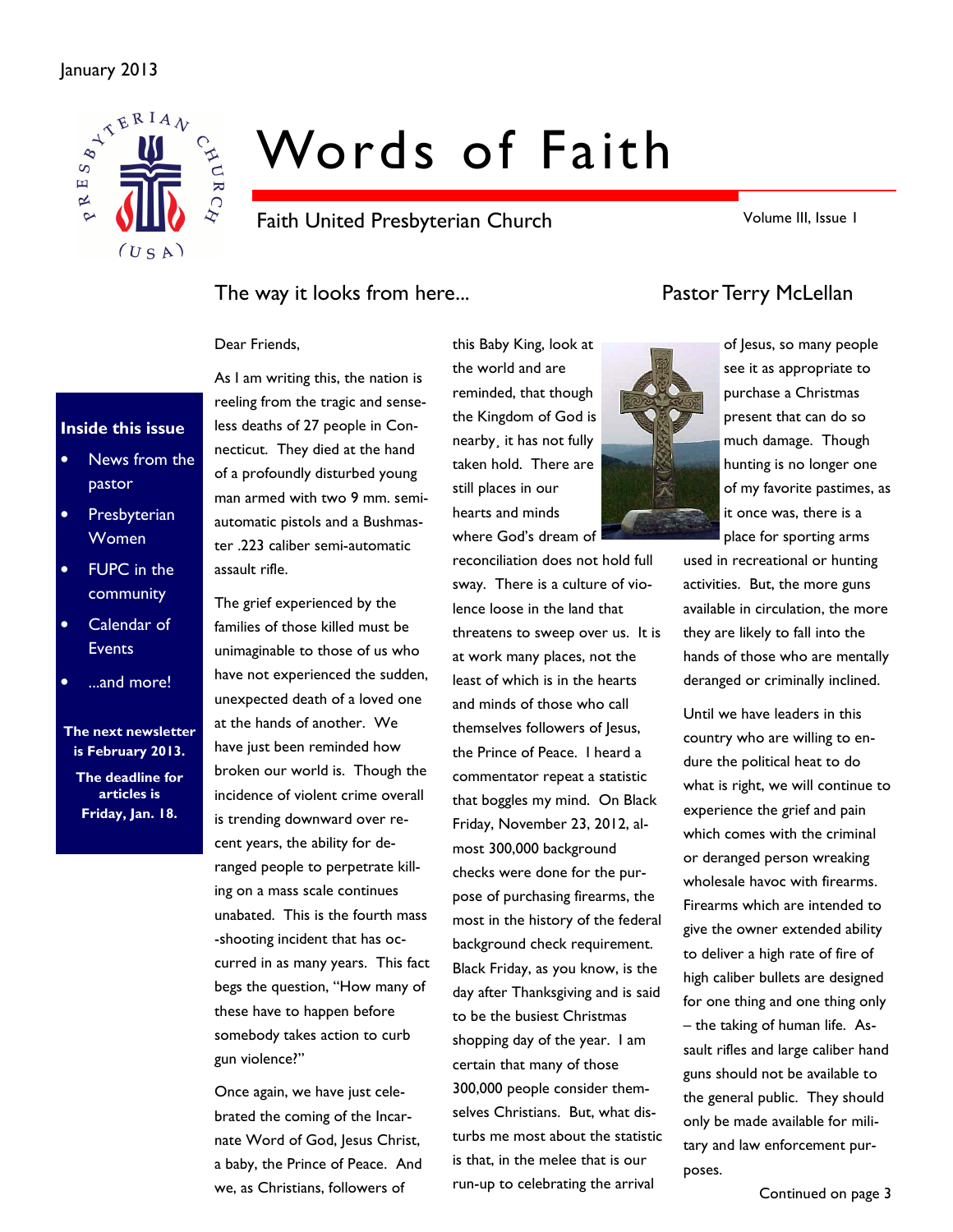### Presbyterian Women Jeanne Sawyer

Our circles will be continuing their study of "Dispatches to God's Household—The General Epistles."

Tuesday Morning Circle-will meet at 10:30 a.m. on January 8. The Tuesday & Thursday Morning Circles both meet at FUPC.



Thursday Morning Circle-will meet at 9:30 a.m. on January 10.

Thursday Evening Circle-will meet at 7:00 p.m. on January 17, Lois Norton will host.

The PW coordinating team will meet at 7:00 p.m. on Wednes-

day, January 2.

The Starboard Stitchers will not meet in January. Our Presbyterian Women's Retreat is scheduled for Saturday morning, February 23. At that time we will hold a "kitchen shower" for the new house at the Children's Home in Itasca. We will also have a "Blessing of the Hands" worship. Mark your calendars—you will not want to miss this years' PW retreat.

Wow—2013 is here? With each new year comes our resolutions. I simply resolve to find the Joy in each day with each person I encounter. I wish the same for each of you. Happy New Year!

Thank you for submitting articles to the newsletter. No matter how big or small the event, send the information so that it can be included

in the next issue of Words of Faith. You may submit articles in writing to the church office or via email to

#### Brenda@FaithUnited-pc.com

The next issue will be February 2013. The deadline for articles is Friday, 1/18. Please do not hesitate to contact the church office if you or your group has information to share.

From the editor **Example 2018** Section 1 and the Brenda Swindle **Next newsletter is** February 2013. Deadline for articles, Friday, 1/18/13. Contact church office or Brenda Swindle via email to submit articles.



#### Session & Such

The Session has a Called Meeting

once a month for the purpose of meeting and receiving prospective new members. This month's Called Meeting is scheduled for Sunday, January 13 at 10:15 a.m. They meet in the Library/Resource Room across from the coffee/fellowship area.

The next stated session meeting is scheduled for Sunday, January 13 after worship.

From the Finance Committee—the Stewardship Season has come and gone. Thank you to all who have submitted their commitment to FUPC for 2013. Contribution envelopes for 2013 are located on the table near the office and are in Alpha/Numeric order for your convenience. Pledge cards for 2013 are also available if you wish to complete one and return to the office. Please contact the church office if you are unable to pick up your box and we will arrange delivery.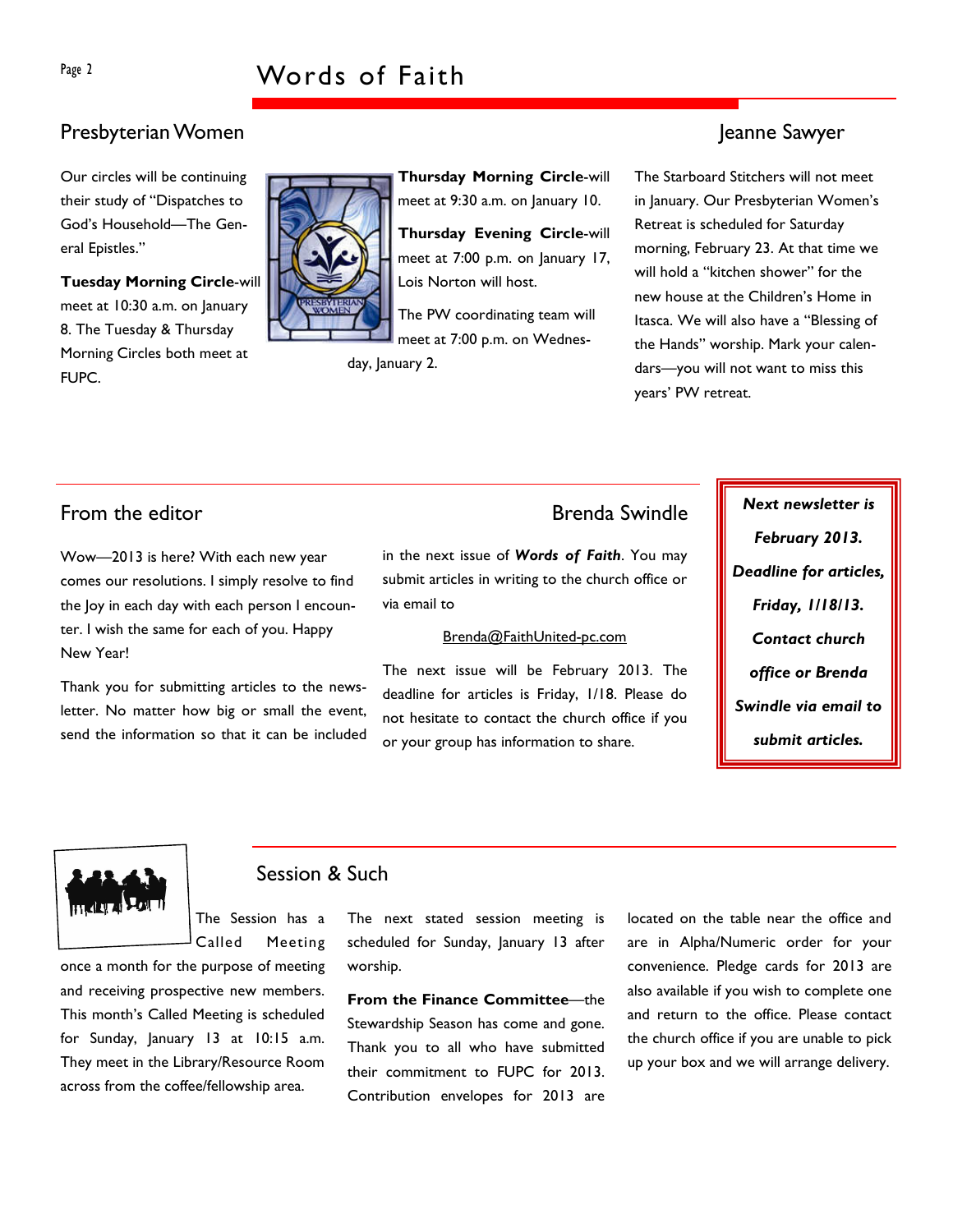#### Word on the Street **Annual Annual Annual Annual Annual Annual** Annual Annual Annual Annual Annual Annual Annual Annual Annual Annual Annual Annual Annual Annual Annual Annual Annual Annual Annual Annual Annual Annual Annua



Opening soon in Casa Linda Plaza is the new, upscale resale shop, Hope's Clothing and Consignment. It is 3 doors down from Starbucks at the southwest corner of Garland Road and

Buckner. The proceeds support the Austin Street residents and offers on the job training as well. It will feature gently

used: clothing, jewelry, accessories, home furnishings, and furniture. Donations are always needed. John Bruce is in charge and can be reached at 214-923-7787 or

#### john.bruce@austinstreet.org.

Home pick-ups can be scheduled.

## The way it looks from here... The way it looks from here...

Though there will never be a perfect law or set of laws which will eliminate gun violence, we can also contribute to progress against gun violence by boycotting violent media and video games. We should also work toward public policies which provide for the identification of and mental health care for those who might be liable to violence. More available mental health care services could offer some hope that there might be that one encounter or one word to a person with mental issues before a full-blown expression of violence occurs.

In the coming days, I encourage each one of you to pray for our political leaders as new policies and laws are formulated – that they be given the courage and the will to move beyond

self-serving agendas and do what is right for the common good, not beholden to any special interest whose purpose is profit in the sale of firearms. Also, please pray for the families of those lost, that peace of mind may return to them. The final prayer is for each of us to be given God's vision of a world full of peace and goodwill towards one and all. We are called to be agents of reconciliation – reconciliation of humankind to God and us to one another. May we live into that calling.

Blessings and peace, Pastor Terry

Terry@FaithUnited-pc.com

#### New Presbyterian Hymnal in 2013! New York Smith

The new Presbyterian Hymnal will be coming out in the fall of 2013. Faith United has pre-ordered 200 hymnals. Since we ordered and paid prior to December 31, 2012, we will get free shipping which saved FUPC a considerable amount of money. The cost of the new books is \$15 each. If

you would like to purchase one or more of the new hymnals



we will put a nameplate in each hymnal with your name. You may also dedicate that book in honor or memory of someone. Please consider helping Faith United with the cost of the new hymnals. Order forms are available in the Narthex on Sundays.

If you have any questions ask Teresa Nelson, David Pierce or Nancy Smith.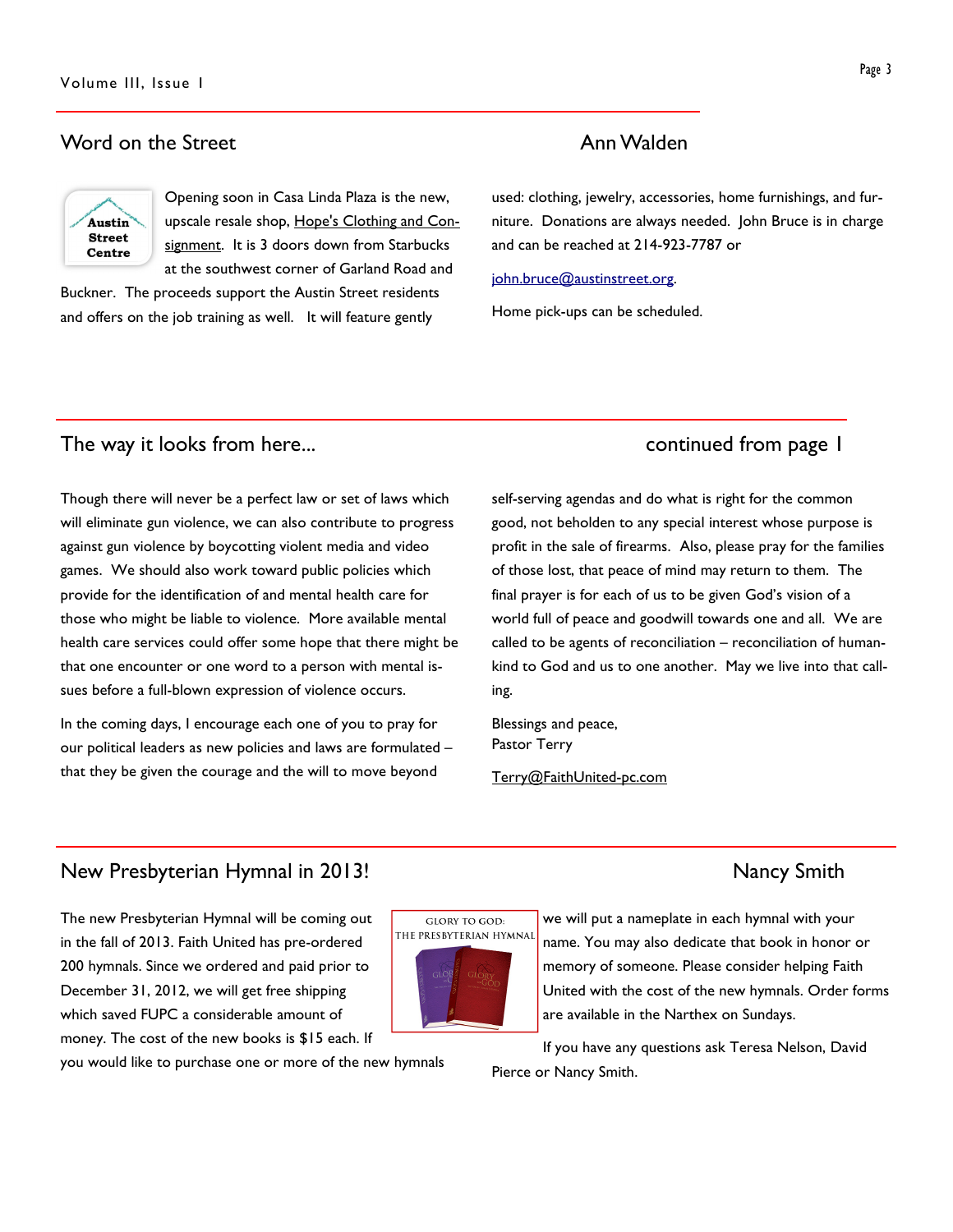## Notes & News from the Pews



#### Thank you!

I am truly blessed to be employed by Faith United. It is so hard to believe that I have now been here through two Christmases. I wish to thank everyone who bestowed me with gifts and/or

food during the holidays. My three children, John & Sarah, 22 and James, 20 were all here for Christmas and greatly enjoyed the edibles that were prepared and given in love.

Brenda Swindle & family

#### Directory updates

Please remember to notify the church office if your contact information changes so it can be published in the next newsletter.

#### Amanda Norman

4931 Stony Ford Drive Dallas, TX 75287

Bennie Tillack 6410 Erskine, Rm 40 Lubbock, TX 79416

Bob & Joy Williams Sunrise of Hillcrest 13001 Hillcrest Road Dallas, TX 75240

Fiona Coughenour General Delivery BELIZE 501-662-8757

(please note: phone  $#$  is an international number and additional charges may apply)

## Winter Break? Lois Duell

Looking for a perfect spring tonic and Lenten retreat? Why not consider North Texas Presbyterian Pilgrimage? This is a 4-day weekend at Lake Lavon Christian Camp in Princeton: just east of 75 and north of the George Bush Turnpike. It will be held from Thursday, February 28

at 5 pm till Sunday, March 3 at about 6 pm. If you fondly remember the church camps of your youth or adult retreats, you are a good candidate for a Pilgrimage weekend.

There is a lot of worship, singing, good food (calorie-free for the weekend), and fellowship plus 15 short talks which build upon each other leading to a more complete idea of what a Christian is and does. The idea of talks may sound dull, but I can assure you they are anything but that: they are more like



testimonials on set subjects and very inspiring. There is time after each talk for discussion or a team project. Ten of the talks are given by lay people (which actually run the weekend) and 5 by spiritual advisers (pastors) who are there as a support team. The cost of the weekend is

\$200, but there are scholarships available to help if needed. The accommodations are in motel style rooms close to the meeting room (2 to a room with 2 double beds and a bath). A golf cart is available to help those who have trouble walking, so don't let your mobility stop you. I can almost guarantee you will feel so much love that you will not want to leave. Why not treat yourself to this wonderful experience.

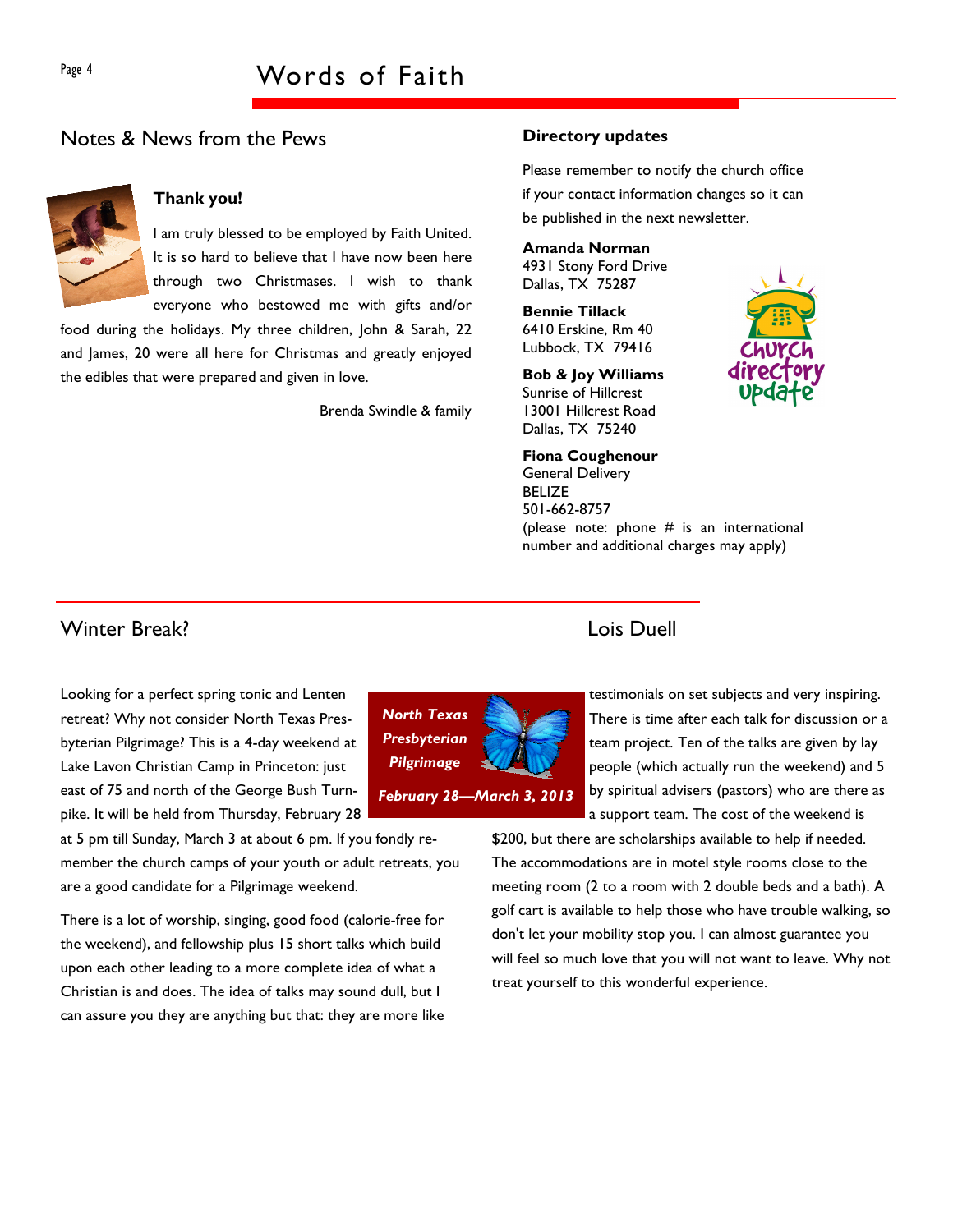## SHYC 2013 Youth Mission Project Brenda Burkham

# Kids Against Hunger.

Feeding families around the world...and around the corner.

This year at **SHYC 2013**, youth in our presbytery will participate in a one-of-a-kind mission project. Together we will package nutritious, low-cost meals for our brothers and sisters around the world. Kids Against Hunger is a humanitarian foodaid organization that provides food around the world. Their mission is to significantly reduce the number of hungry children in the USA and to feed starving children throughout the world.

Our goal is to package 50,000 meals in 3 hours using over 600 youth and adult volunteers. We hope to not only provide a needed service but to raise awareness of the issue of hunger and give all who attend a more hands-on experience of mission!

WE NEED YOUR HELP! To meet our goal of 50,000 meals, we need to raise \$15,000. Several churches have already expressed their interest in donating. But additional funds are greatly needed!

We need generous donations from congregations LIKE YOURS in order to make this a reality and give our youth an opportunity to make a difference. Any amount is gladly accepted!

This mission work will be accomplished during SHYC at Austin College, February 1-2, 2013. FUPC members Brenda and Samantha Burkham will be attending and participating in this year's mission project. You may make checks payable to: Grace Presbytery or Faith United Presbyterian Church with Kids Against Hunger in the memo line. Either way your donation will be forwarded to benefit the mission project. Contact Brenda or Samantha Burkham if you have in questions. Thank you in advance for your generosity.

## A Big Thank You from the Santa Store!



The personnel at the Metrocrest Santa Store were very excited to receive the gifts from Faith United. Ann Walden, Courtland Lewis and Nancy Smith gathered the 120 gifts to be delivered. With

your help and generosity we were able to help others to live with fewer worries. You show them by your acts of love and care that God's love is the answer to their worry or fear. Thank you.

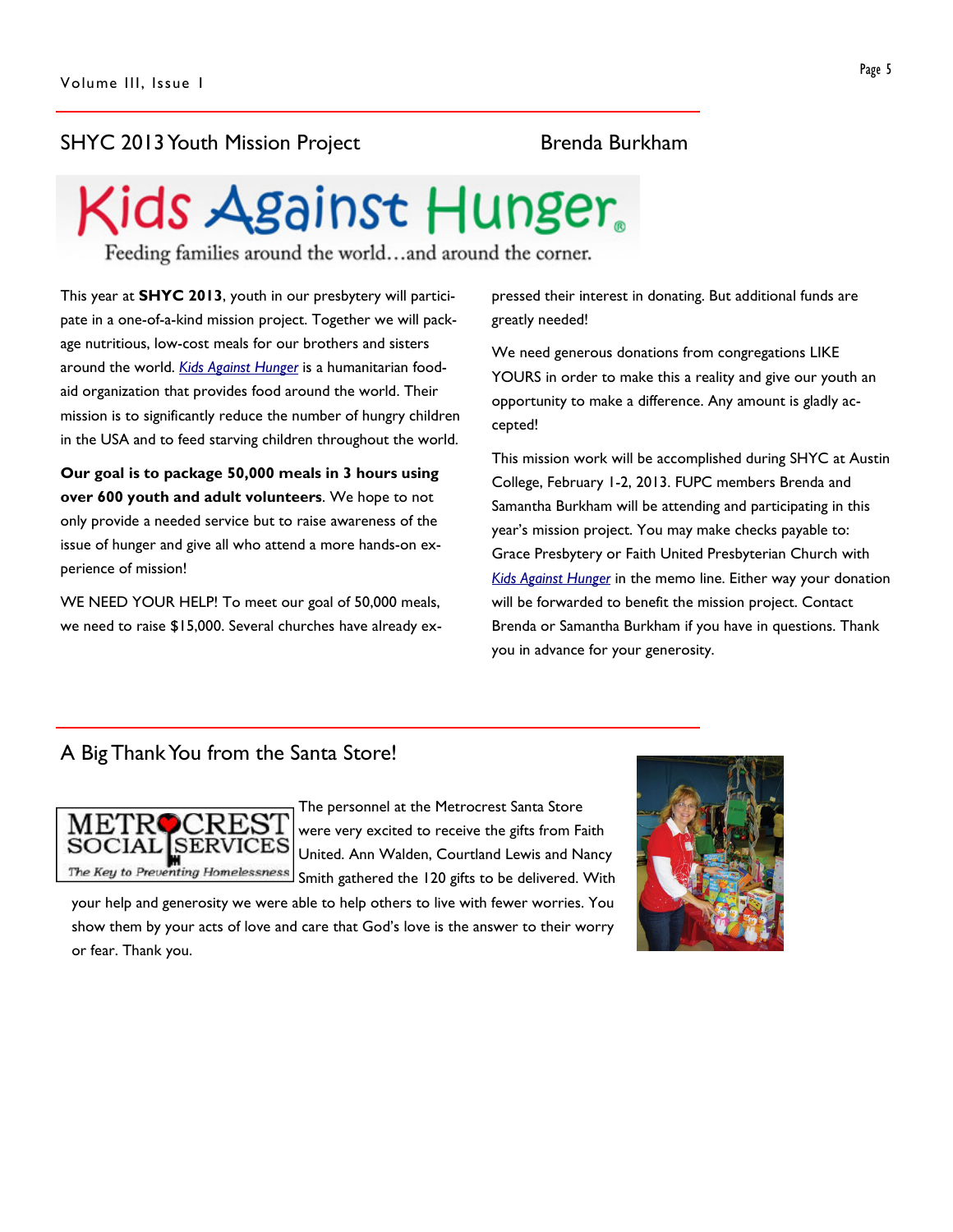## Page 6 Words of Faith

## Happy Birthday!

| January 4 |  |  |              |  |
|-----------|--|--|--------------|--|
| $\sim$    |  |  | $\mathbf{z}$ |  |

 Joyce Kastendieck **※ lim Laclede** January 6 David Kirchmeyer January 7 Janet Marxer Rodriguez January 9 Dick Nelson January 10

 Megan Stovall January 16 James Lewis January 19 Frank Luff January 25 Henry Knight \* Isiah Taylor

January 11 Doris Rose Debbie Winters

January 12

January 27

 Hannah Booth Tracy Tiemann January 29 Emily Wing January 30 Terry McLellan January 31 **\* Jaime Gonzalez** 



## Prayer Concerns

#### Prayers for:

Ralph Miller

- John & Pam Bates
- **Kaitlyn Davis**
- **Ken Patterson**
- **Edie Sapp**
- Alan Swope **Give ear, O Lord, to my**

# Homebound/Rehab:

- ♥ Phil & Marilyn Beaubien
- David Daly
- Lois Davenport
- Harvey & Marian Garoutte
- **Ruth Innes**
- ♥ Henry & Dena Knight
- ♥ Earle & Marge Krause
- ♥ Roc & Clarice Mitchell
- ♥ Ken Quevreaux
- ♥ Don Speigel
- Bennie Tillack
- Hugh McWhorter

Know of someone who is homebound & not on our list? Let us know, contact the church office.

#### Service Personnel:

- ♥ Logan Burkham
- ♥ David Crossley
- SGT Kevin B. Cuiksa
- ♥ Marshall Dobbs
- MAJ Brian Gaddis
- ♥ LT Ben Garoutte
- Sr A Jaron Garoutte
- **Robert Hall** 
	- **Billie Jones**
	- SPC Ryan Liggett
	- **SPC Chad Manis**
	- **CPT** Joshua Montero
	- **Andrew Moore**
	- **LT COL Thomas Pentecost**
	- **SFC Adam Reno**
	- Ronnie Rogers
	- USAF CPT Andre Silva
	- LCPL James C. Spencer
	- SPC David Wheat

prayer; listen to my cry of supplication. In the day of my trouble I call on you, for you will

answer me.

Psalm 86:6-7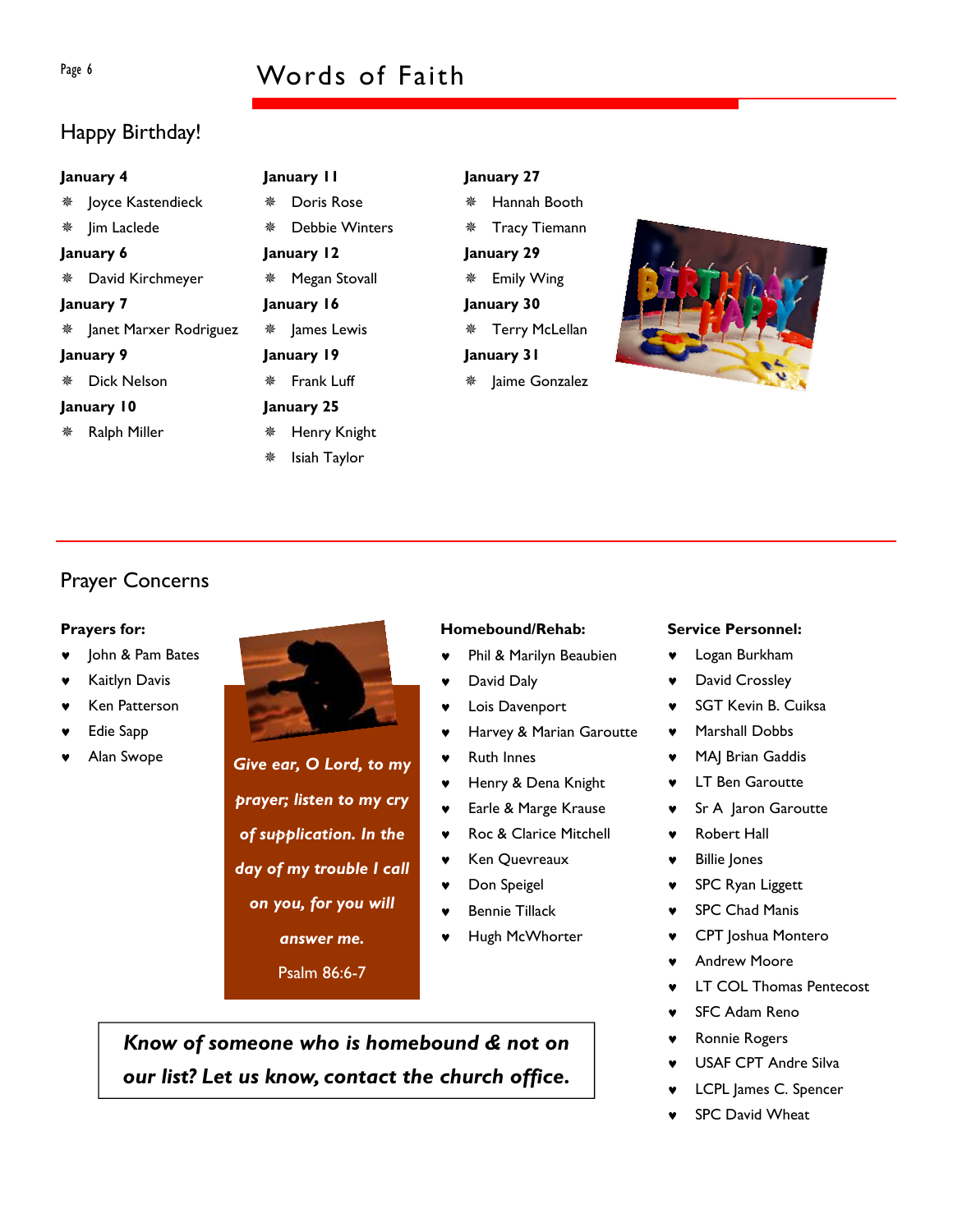# January 2013

| Sun                                                                                                                                                                                                                                                                                     | Mon                                    | <b>Tue</b>                                                                                | Wed                                            | Thu                                                                       | Fri          | <b>Sat</b>                                                                                         |
|-----------------------------------------------------------------------------------------------------------------------------------------------------------------------------------------------------------------------------------------------------------------------------------------|----------------------------------------|-------------------------------------------------------------------------------------------|------------------------------------------------|---------------------------------------------------------------------------|--------------|----------------------------------------------------------------------------------------------------|
| <b>Calendar Legend</b><br>G-21=Community Youth Group<br><b>GA=Gamblers Anonymous</b><br>ABA=Anorexic & Bulimics Anonymous<br><b>OA=Overeaters Anonymous</b><br><b>LTCDS</b> = Little Treasures School<br>PWCT=Presbyterian Women Coordinating Team<br>CSID=Church of South India Dallas |                                        | <b>Church Offices</b><br>Closed<br>7:00 GA-Choir Room<br>7:00 OA-Fellowship Rm            | $\overline{2}$<br>7:00 FUPC Choir<br>7:00 PWCT | 3<br>6:30 GA-Choir Room<br>7:30 ABA Group-Rm 4                            | 4            | 5<br>11:00 GA-Double Classroom<br>11:00 OA-Rm 4<br>2:30 CSID Choir-Sanctuary                       |
| 6<br>9:00 CSID Worship<br>9:00 FUPC Prayer Time<br>9:30 FUPC Sunday School<br>11:00 CSID Sunday School<br>11:00 FUPC Worship<br>11:00 Good Shepherd                                                                                                                                     | 7<br>6:00 Shelter                      | 8<br>10:30 PW Circle<br>7:00 GA-Choir Room<br>7:30 OA-Fellowship Rm                       | 9<br>7:00 FUPC Choir                           | $ 0\rangle$<br>9:30 PW Circle<br>6:30 GA-Choir Room<br>7:30 ABA Group-Rm4 | $\mathbf{H}$ | 12<br>11:00 GA-Double Classroom<br>11:00 OA-Fellowship Rm<br>2:30 CSID Choir-Sanctuary             |
| 3<br>9:00 CSID Worship<br>9:00 FUPC Prayer Time<br>9:30 FUPC Sunday School<br>10:15 FUPC Session<br>11:00 CSID Sunday School<br>11:00 FUPC Worship<br>11:00 Good Shepherd<br>12:30 FUPC Session<br>3:00 RYLA group                                                                      | 4<br>7:00 Vocal Majority<br>Board Mtg. | 15<br>7:00 GA-Choir Room<br>7:30 OA-Fellowship Rm                                         | 16<br>7:00 FUPC Choir                          | 17<br>6:30 GA-Choir Room<br>7:00 PW Circle<br>7:30 ABA Group-Rm4          | 18           | 9<br>11:00 GA-Double Classroom<br>11:00 OA-Choir Room<br>2:30 CSID Choir-Sanctuary                 |
| 20<br>9:00 CSID Worship<br>9:00 FUPC Prayer Time<br>9:30 FUPC Sunday School<br>11:00 CSID Sunday School<br>11:00 FUPC Worship<br>11:00 Good Shepherd                                                                                                                                    | 21<br>6:15 LTCDS Staff                 | 22<br>7:00 GA-Choir Room<br>7:30 OA-Fellowship Rm                                         | 23<br>7:00 FUPC Choir                          | 24<br>6:30 GA-Choir Room<br>7:30 ABA Group-Rm4                            | 25           | 26<br>11:00 GA-Double Classroom<br>11:00 OA-Fellowship Rm<br>2:30 CSID Choir-Sanctuary             |
| 27<br>9:00 CSID Worship<br>9:00 FUPC Prayer Time<br>9:30 FUPC Sunday School<br>11:00 CSID Sunday School<br>11:00 FUPC Worship<br>11:00 Good Shepherd                                                                                                                                    | 28                                     | 29<br>7:00 GA-Choir Room<br>7:30 OA Fellowship Rm                                         | 30<br>7:00 FUPC Choir                          | 31<br>6:30 GA-Choir Room<br>7:30 ABA Group-Rm 4                           |              | $\overline{2}$<br>11:00 GA-Double Classroom<br>11:00 OA-Fellowship Rm<br>2:30 CSID Choir-Sanctuary |
| 3<br>9:00 CSID Worship<br>9:00 FUPC Prayer Time<br>9:30 FUPC Sunday School<br>11:00 CSID Sunday School<br>11:00 FUPC Worship<br>11:00 Good Shepherd                                                                                                                                     | 4<br>6:00 Shelter                      | 5<br>1:00 Starboard Stitchers<br>7:00 GA-Choir Room<br>7:00 PWCT<br>7:30 OA-Fellowship Rm | 6<br>7:00 FUPC Choir                           | 7<br>6:30 GA-Choir Room<br>7:30 ABA Group-Rm 4                            | 8            | 9<br>11:00 GA-Double Classroom<br>11:00 OA-Fellowship Rm<br>2:30 CSID Choir-Sanctuary              |

Please contact the church office with meetings, classes or events for the calendar to prevent conflicts.